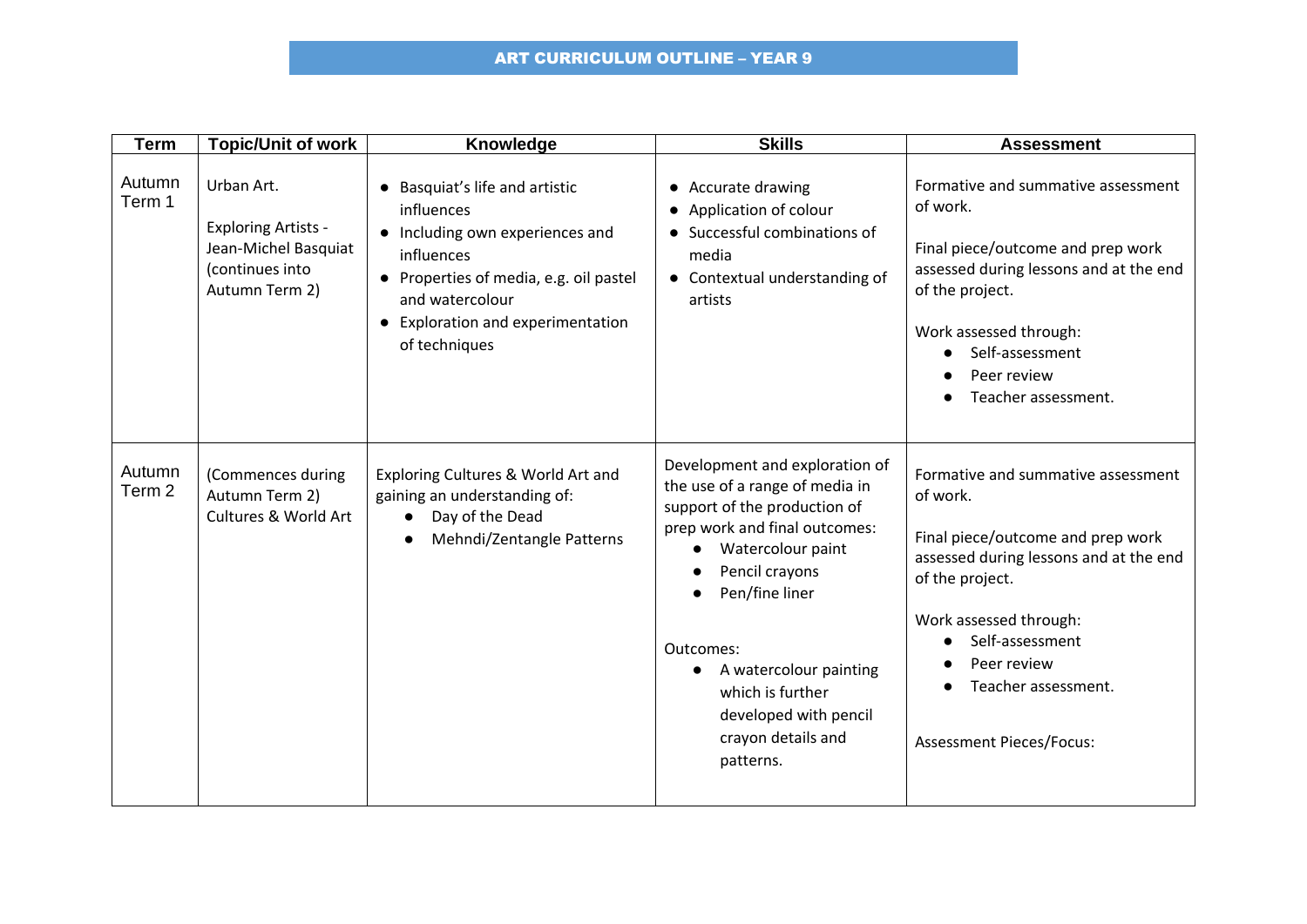|                  |                      |                                                                                                         |                                                                                                                                                                                                                                                                             | Day of the Dead Fact<br>$\bullet$<br>Page/Information Sheet with<br>Sugar Skull Designs<br>Mehndi/Zentangle Pattern<br>$\bullet$<br>Quality of painting<br>Quality of<br>pencil colour embellishments.                                                                                                                                                                         |
|------------------|----------------------|---------------------------------------------------------------------------------------------------------|-----------------------------------------------------------------------------------------------------------------------------------------------------------------------------------------------------------------------------------------------------------------------------|--------------------------------------------------------------------------------------------------------------------------------------------------------------------------------------------------------------------------------------------------------------------------------------------------------------------------------------------------------------------------------|
| Spring<br>Term 1 | Cultures & World Art | Exploring Cultures & World Art and<br>gaining an understanding of:<br>Adinkra Symbols<br>Kimono Design. | Painting with tints and shades to<br>create a monochromatic colour<br>scheme.<br>Painting and the creation of relief<br>prints.<br>Outcomes:<br>A series of Adinkra<br>$\bullet$<br>symbols that represent<br>you and your values.<br>Design your own<br>modern-day kimono. | Formative and summative assessment<br>of work.<br>Final piece/outcome and prep work<br>assessed during lessons and at the end<br>of the project.<br>Work assessed through:<br>Self-assessment<br>Peer review<br>Teacher assessment<br>Questioning.<br><b>Assessment Pieces/Focus:</b><br>Adinkra Patterns<br><b>Kimono Designs</b><br>Quality of work<br>Skilful use of media. |
|                  |                      |                                                                                                         | Application of paint                                                                                                                                                                                                                                                        |                                                                                                                                                                                                                                                                                                                                                                                |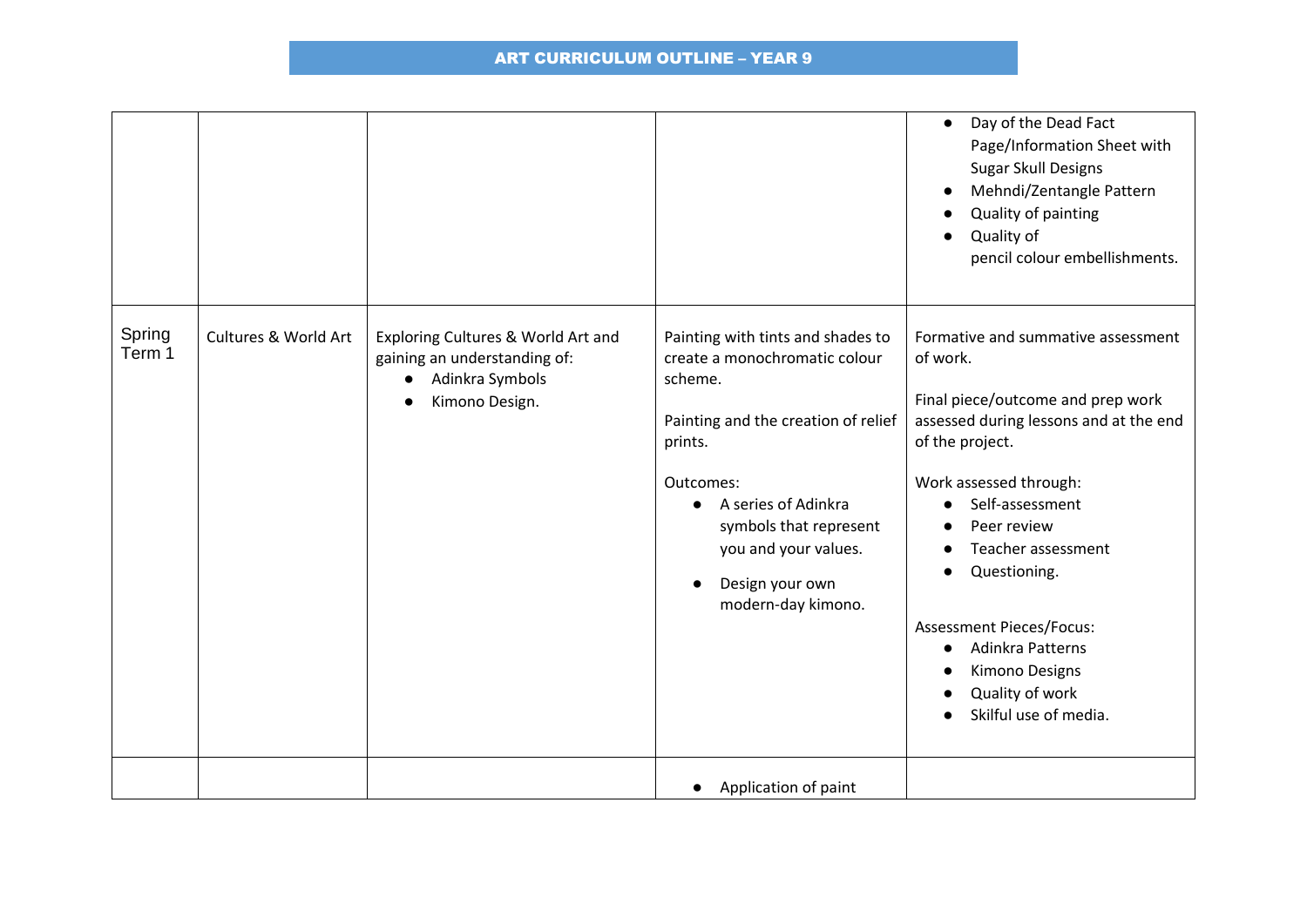| Spring<br>Term <sub>2</sub> | Colour Theory and<br>Fauvism | Colour theory and<br>$\bullet$<br>understanding of the colour<br>wheel<br>Understanding primary,<br>secondary and tertiary colours<br>Understanding<br>$\bullet$<br>complementary and<br>contrasting colours<br><b>Colour combinations</b><br>Colour theory vocabulary<br><b>Exploration into Fauvism</b> | Colour mixing<br>$\bullet$           | Formative and summative assessment<br>of work.<br>Final piece/outcome and prep work<br>assessed during lessons and at the end<br>of the project.<br>Work assessed through:<br>Self-assessment<br>Peer review<br>Teacher assessment<br>Questioning.<br><b>Assessment Pieces/Focus:</b><br><b>Colour Wheel</b><br>$\bullet$<br><b>Fauvism Final Piece</b><br>Fauvism Assessment Sheet. |
|-----------------------------|------------------------------|-----------------------------------------------------------------------------------------------------------------------------------------------------------------------------------------------------------------------------------------------------------------------------------------------------------|--------------------------------------|--------------------------------------------------------------------------------------------------------------------------------------------------------------------------------------------------------------------------------------------------------------------------------------------------------------------------------------------------------------------------------------|
| Summer<br>Term 1            | Pattern Design               | Understanding of patterns/repeat<br>pattern methods:<br>Symmetry<br>Asymmetry<br>Radial - Diverging Lines<br>Tessellation.<br>Exploring into cultures.                                                                                                                                                    | Creation of patterns<br>Use of media | Formative and summative assessment<br>of work.<br>Final piece/outcome and prep work<br>assessed during lessons and at the end<br>of the project.<br>Work assessed through:<br>Self-assessment<br>Peer review<br>Teacher assessment<br>Questioning.                                                                                                                                   |